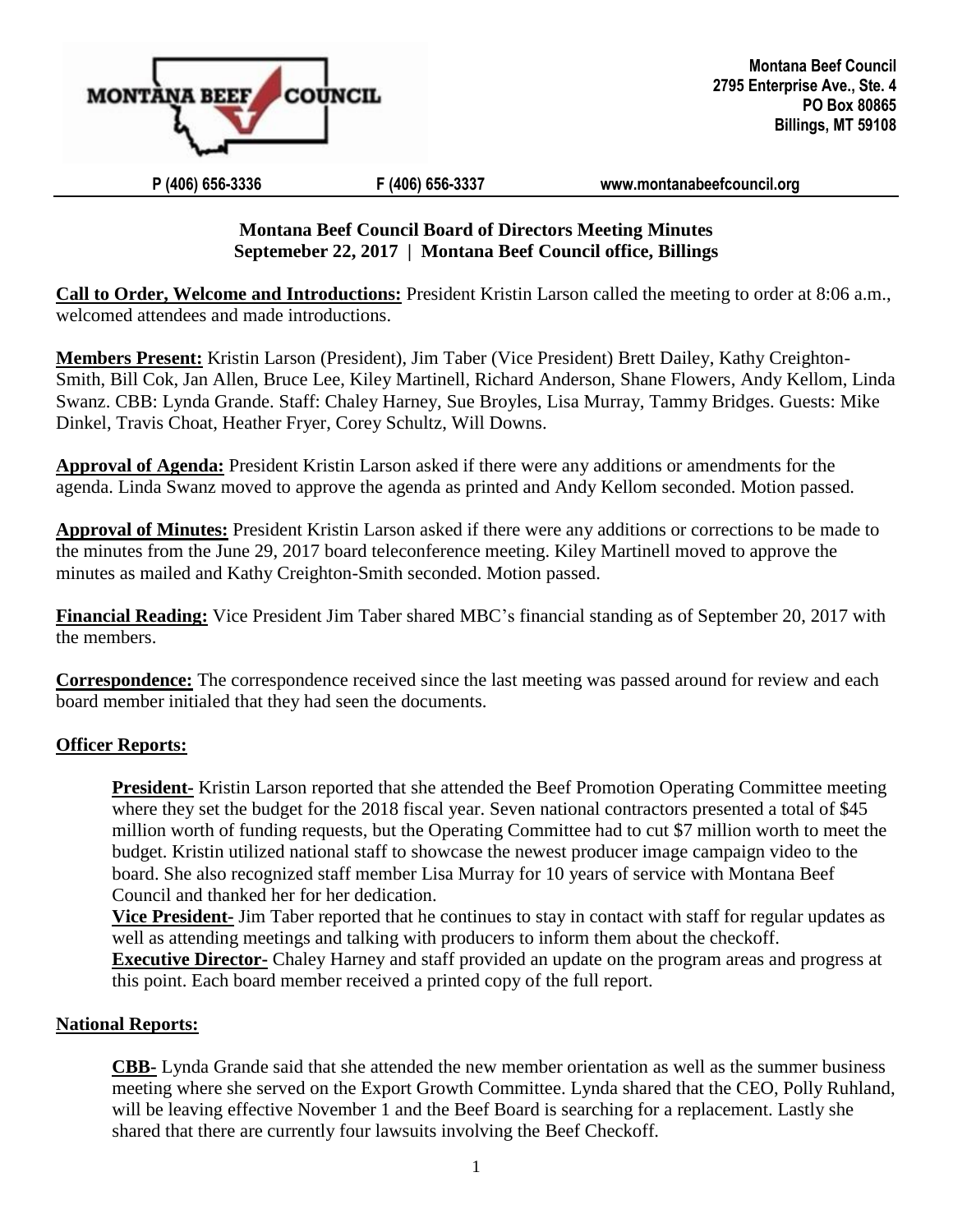#### **National Reports continued:**

**Federation-** Kristin Larson shared that she again co-chaired the Investor Relations Committee and is also a member of the Global Growth Committee, where she attended meetings at the summer business meeting in July. She also continued her duties with the Beef Promotion Operating Committee. Kiley Martinell served on the Innovation Committee. Kathy Creighton-Smith served on the Consumer Trust Committee and continues to serve on the Market Research Working Group. Jan Allen shared that she served on the Health and Nutrition Committee. A full report was shared with the board through a monthly update.

**USMEF-** Jim Taber and Brett Dailey represent Montana at the national USMEF meetings and noted the market report included in the board member's packets.

**Ex-Officio-** Wes Plummer was not present.

**USDA Oversight-** Mike Dinkel, marketing specialist for USDA, reviewed his duties with the board as he oversees commodity checkoff programs and let the board know that the form to obtain producer consent has been approved by the Office of Management and Budget and could now be posted on the council's website.

#### **Committee Reports:**

The board heard reports from the following committees:

**Executive-** Chairwoman Kristin Larson **Budget-** Chairman Jim Taber **Bylaws-** Chairwoman Jan Allen **Education-** Chairwoman Kiley Martinell **Producer Communication-** Chairman Shane Flowers **Promotion-** Chairman Richard Anderson

#### **Special Committee Reports:**

The board heard reports from the following special committees:

**Collections and Compliance-** Chairman Brett Dailey **\$0.25 Montana Research-** Chairman Bill Cok **Nominating Commitee-** Chairwoman Kristin Larson moved her report to the end of the meeting.

#### **Unfinished Business:**

**Outstanding Promotion Invoices-** Kristin Larson and Jim Taber shared that in response to the June 21, 2017 Court Order, the board took action to halt promotional activities and directed staff to issue a memo noting the council's inability to meet agreements at that time. Brett Dailey moved to pay the outstanding promotional invoices totaling \$44,220.76 to meet the commitments to the promotion partners by utilizing the council's separate, non-federal checkoff account.

Shane Flowers moved to amend the motion to have the Council's financial advisors recommend the best investment account to subtract the funding from to make the payments. Andy Kellom seconded. Motion passed.

Kristin Larson reread the amended motion. Andy Kellom seconded the amended motion. Motion passed. Staff will report back to board with advice from the financial advisors and proceed with paying the outstanding invoices.